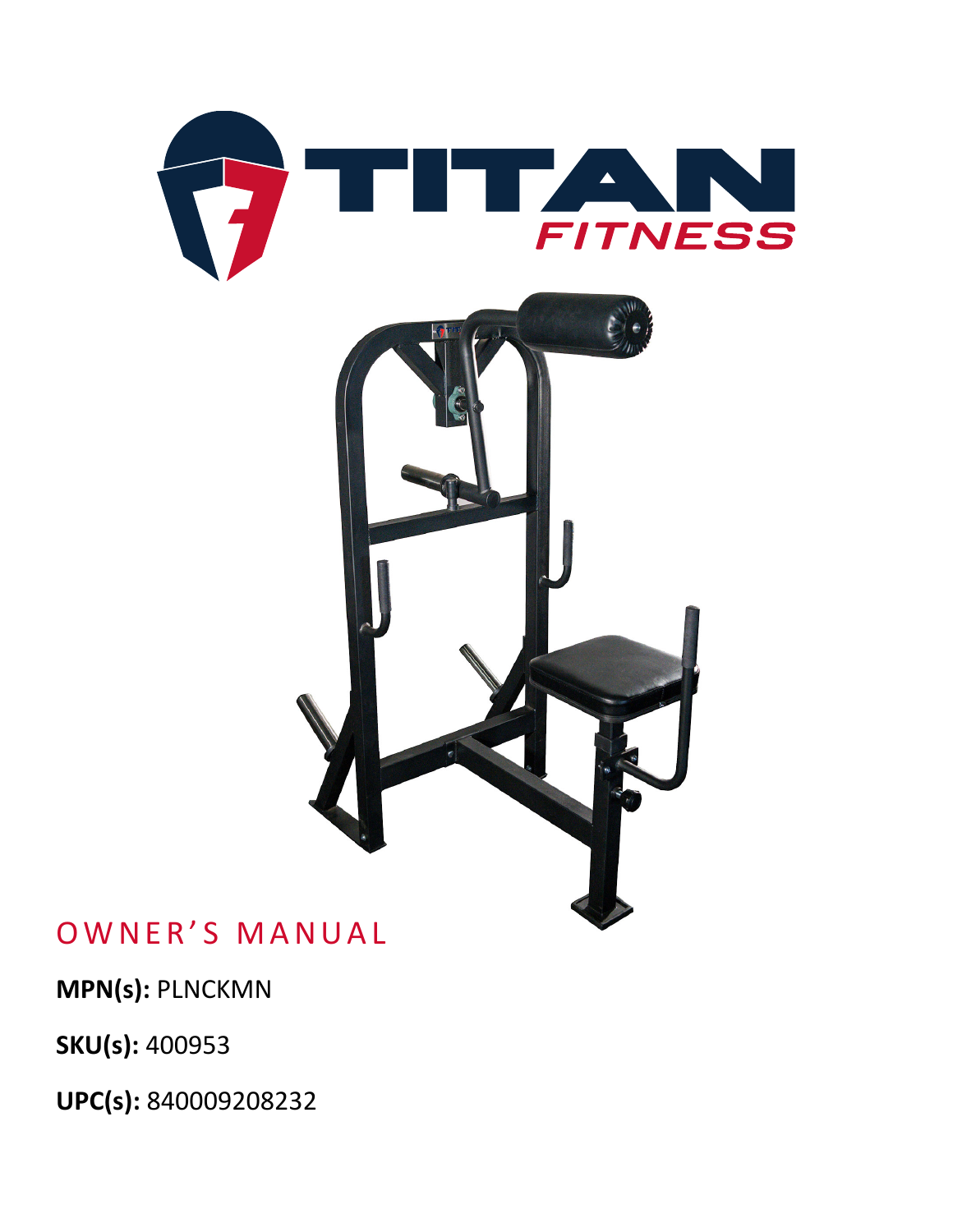

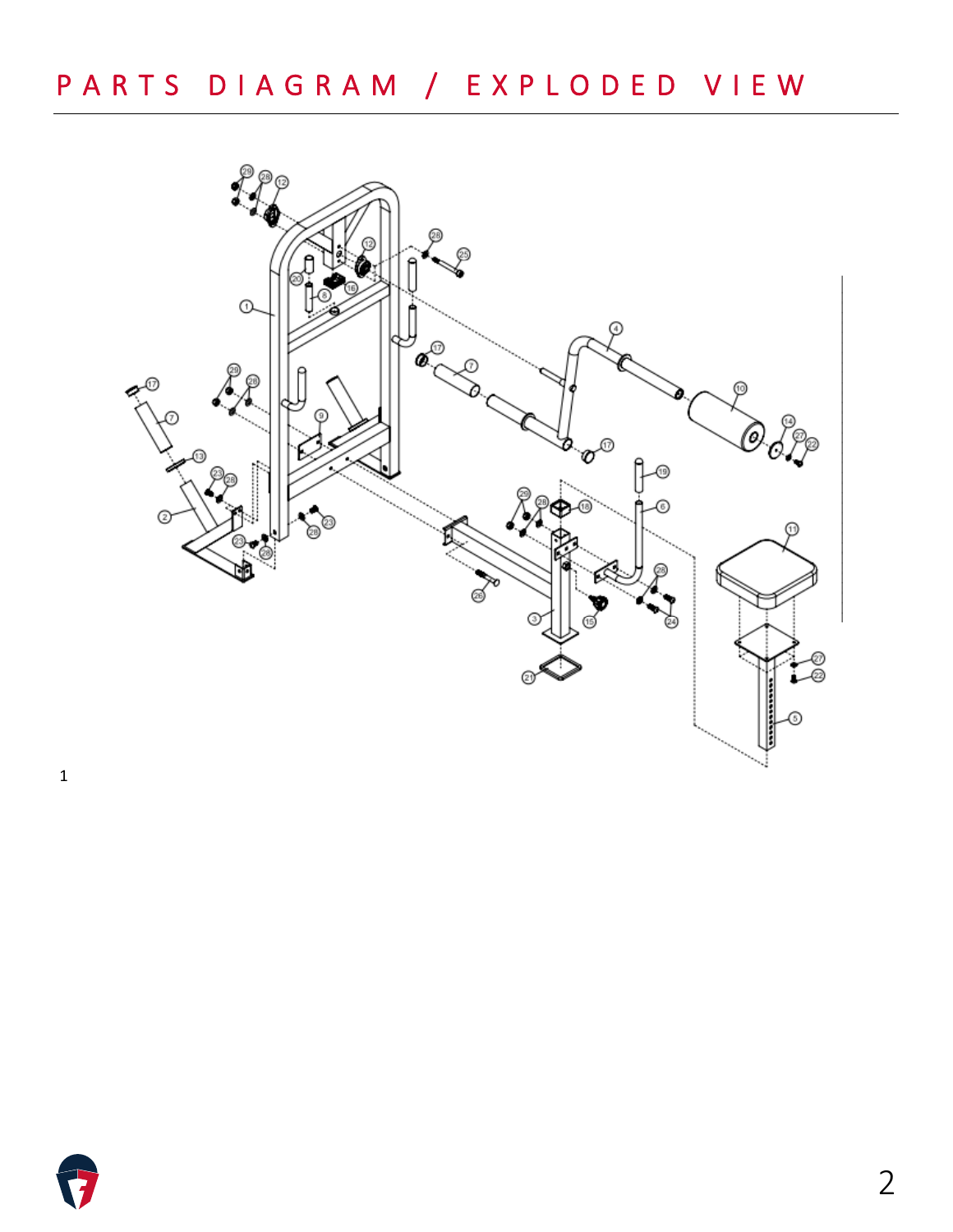| <b>KEY</b>     | <b>BOX</b> | <b>DESCRIPTION</b>                       | <b>QTY</b>              |
|----------------|------------|------------------------------------------|-------------------------|
| $\mathbf{1}$   | 1 OF 1     | <b>MAIN FRAME</b>                        | $\mathbf{1}$            |
| $\overline{2}$ | 1 OF 1     | <b>REAR BRACKET</b>                      | $\overline{2}$          |
| 3              | 1 OF 1     | <b>Front bracket</b>                     | $\mathbf{1}$            |
| 4              | 1 OF 1     | <b>Swing frame</b>                       | $\mathbf{1}$            |
| 5              | 1 OF 1     | Seat cushion adjust frame                | $\mathbf{1}$            |
| 6              | 1 OF 1     | <b>Frip frame</b>                        | $\mathbf{1}$            |
| 7              | 1 OF 1     | <b>Casing pipe</b>                       | 3                       |
| 8              | 1 OF 1     | Limit tube                               | $\mathbf{1}$            |
| 9              | 1 OF 1     | bracket                                  | $\mathbf{1}$            |
| 10             | 1 OF 1     | foam                                     | $\mathbf{1}$            |
| 11             | 1 OF 1     | Seat pad                                 | $\mathbf{1}$            |
| 12             | 1 OF 1     | <b>Bearing</b>                           | $\overline{2}$          |
| 13             | 1 OF 1     | <b>Rubber stopper</b>                    | $\overline{2}$          |
| 14             | 1 OF 1     | plate                                    | $\mathbf{1}$            |
| 15             | 1 OF 1     | <b>Moving lock pin</b>                   | $\mathbf{1}$            |
| 16             | 1 OF 1     | <b>End cap</b>                           | $\mathbf{1}$            |
| 17             | 1 OF 1     | <b>End cap</b>                           | $\overline{\mathbf{4}}$ |
| 18             | 1 OF 1     | <b>Sliding sleeve</b>                    | $\mathbf{1}$            |
| 19             | 1 OF 1     | <b>Dips handle</b>                       | 3                       |
| 20             | 1 OF 1     | <b>Bulfer sleeve</b>                     | 1                       |
| 21             | 1 OF 1     | <b>Floor end cap</b>                     | $\mathbf{1}$            |
| 22             | 1 OF 1     | Allen bolt M8*16                         | 5                       |
| 23             | 1 OF 1     | Allen bolt M10*16                        | 8                       |
| 24             | 1 OF 1     | Allen bolt M10*25                        | $\overline{2}$          |
| 25             | 1 OF 1     | <b>Hexagon socket button head screws</b> | $\overline{2}$          |
| 26             | 1 OF 1     | <b>Catiage bolt</b>                      | $\overline{2}$          |
| 27             | 1 OF 1     | washer                                   | 5                       |
| 28             | 1 OF 1     | washer                                   | 18                      |
| 29             | 1 OF 1     | nut                                      | 6                       |
| 5,6,8          | $1$ of $1$ | Allen wrench #5,6,8                      | 3                       |